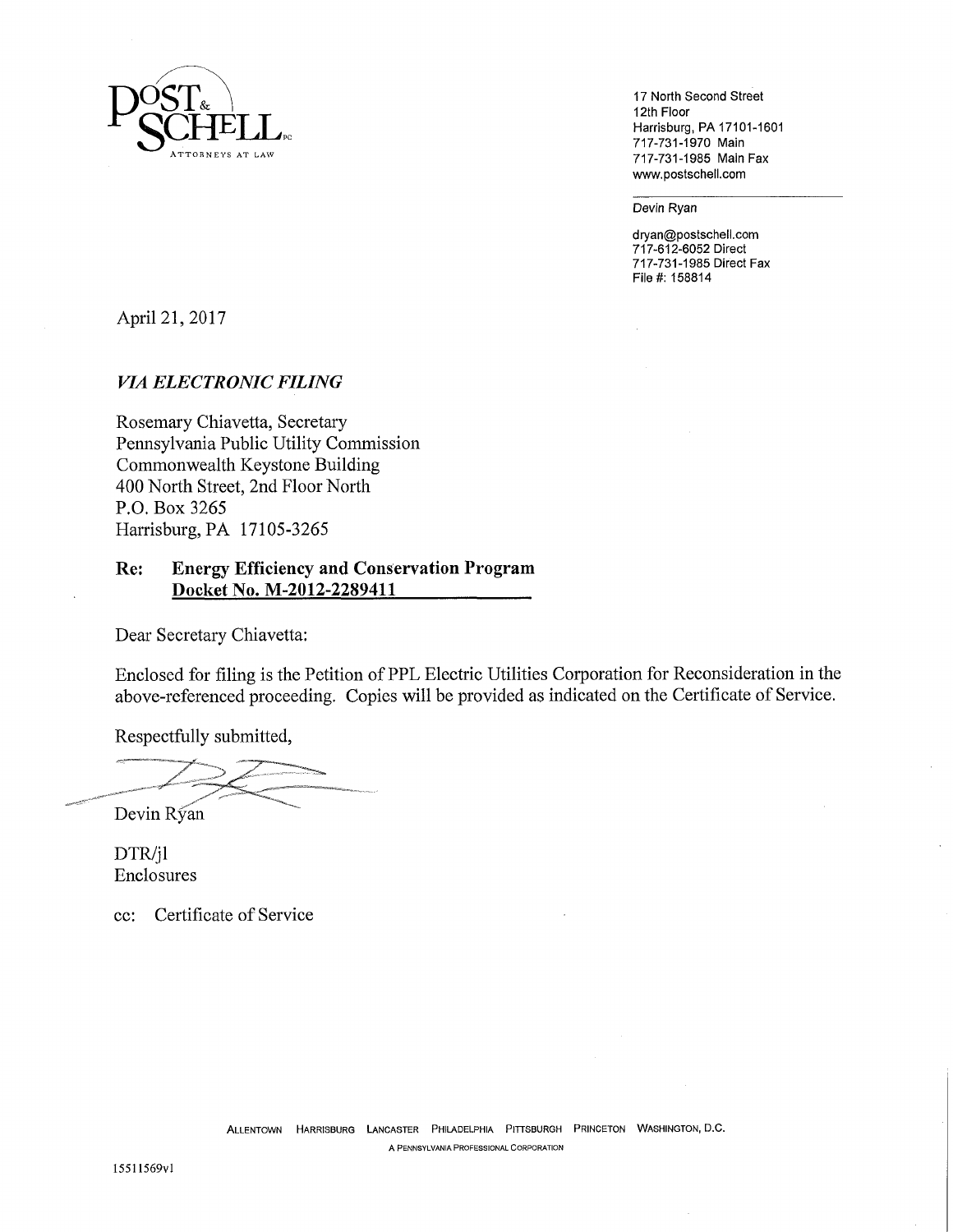### **CERTIFICATE OF SERVICE**

I hereby certify that a true and correct copy of the foregoing has heen served upon the following persons, in the manner indicated, in accordance with the requirements of 52 Pa. Code § 1.54 (relating to service by a participant).

## **VIA FIRST CLASS MAIL**

Steven Nadel, Executive Director Maggie Molina, Sr. Manager American Council for an Energy Efficient Economy 529  $14<sup>th</sup>$  Street NW, Suite 600 Washington, DC 20045

Scott DeBroff Clark Hill One Oxford Centre 301 Grant Street, 14<sup>th</sup> Floor Pittsburgh, PA 15219

Alicia R. Duke Rhoads & Sinon, LLP One South Market Square, 12<sup>th</sup> Fl. PO Box 1146 Harrisburg, PA 17101

Aaron Briedenbaugh Director of Regulatory Affairs Enemoc Inc. 101 Federal Street, Suite 1100 Boston, MA 02110

Kathy Jo Kolich FirstEnergy 76 South Main Street Akron, OH 44308

Michael Bodaken National Housing Trust  $1101$  30<sup>th</sup> Street NN, Suite 100A Washington, DC 20007

Dan Delurey, President Association for Demand Response & Smart Grid •1301 Connecticut Avenue, Suite 350 Washington, DC 20036

Lain A. Campbell Mark F. Wagner, Vice President Johnson Controls, Inc. & EnergyConnect 507 East Michigan Street Milwaukee, WI 53201-0423

Jeff Beiter, Managing Partner EFinity Distributed Generation 129 Pennsylvania Avenue Wayne, PA 19087

Barry A. Naum Spilman Thomas & Battle PLLC 1100 Bent Creek Blvd, Suite 101 Mechanicsburg, PA 17050

Theodore Robinson Citizen Power 5274 Duncan Street Pittsburgh, PA 15201

Cherie Eichholz, Executive Director Philadelphia Physicians for Social Responsibility 704 North 23<sup>rd</sup> Street Philadelphia, PA 19130

Richard Sweetser, Sr. Analyst Mid Atlantic Clean Energy Application Center 4747 S. Broad Street Philadelphia, PA 19112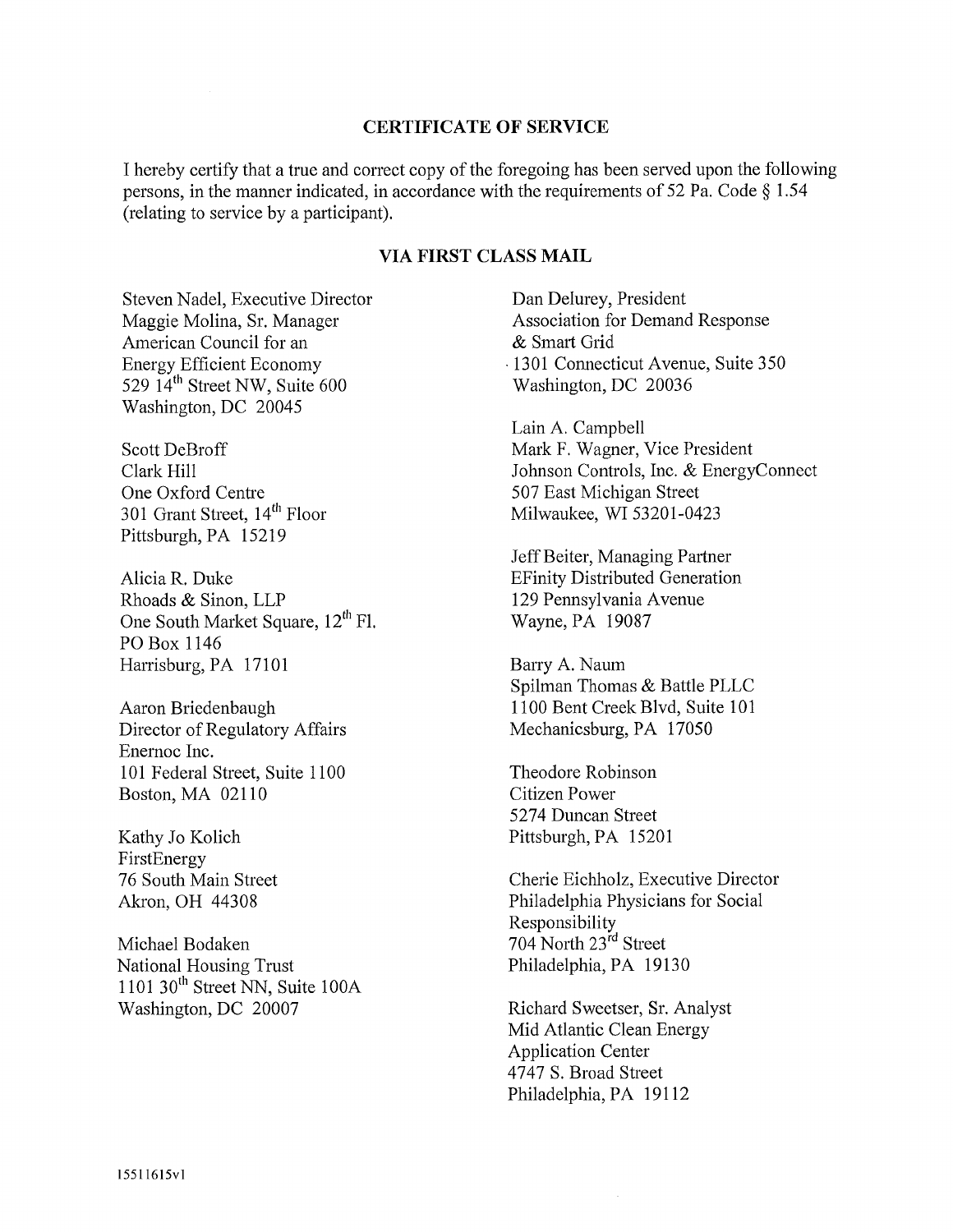Josh Craft Northeast Energy Efficiency Partnerships 91 Hartwell Avenue Lexington, MA 02421

Tishekia Williams Duquesne Light Company 411 Seventh Avenue,  $16<sup>th</sup>$  Fl. Pittsburgh, PA 15219

Mark C. Morrow Chief Regulatory Counsel UGI Utilities, Inc. 460 North Gulph Road King of Prussia, PA 19406

Scott J. Schwarz City of Philadelphia 1515 Arch Street, 16<sup>th</sup> Floor Philadelphia, PA 19102-1595

Linda Metropulos, Consultant ACTION Housing Inc. 425 Sixth Avenue, Suite 950 Pittsburgh, PA 15219

Christov Churchward, Project Manager Lawrence A. Swanson, Dep. Executive Dir ACTION Housing Inc. 425 Sixth Avenue, Suite 950 Pittsburgh, PA 15219

Miriam Horn, Director Environmental Defense Fund 257 Park Avenue South New York, NY 10010

Rocco Pace, President Delaware Valley Chapter Air Conditioning Contractors of America 994 Old Eagle School Road, Suite 1019 Wayne, PA 19087

Jackson Morris, Director Government Affairs 100 Center Road Danville, PA 17821

Stacy Richards, Director SEDA Council of Governments 201 Furnace Road Lewisburg, PA 17837

Joe Osborne Rachel Filippini, Executive Director Group Against Smog and Pollution 5135 Penn Avenue Pittsburgh, PA 15224

Anthony Gay Jack R. Garfinkle PECO Energy Company 2301 Market Street PO Box 8699 Philadelphia, PA 19103

Charles Tepper, Coordinator Monroe County Weatherization Program 145 Washington Street East Stroudsburg, PA 18301

Donna M. J. Clark Vice President and General Counsel The Energy Association of Pennsylvania 800 North Third Street, Suite 205 Harrisburg, PA 17102

Craig R. Burgraff Hawke McKeon & Sniscak LLP Harrisburg Energy Center 100 North Tenth Street PO Box 1778 Harrisburg, PA 17105-1778

Pamela C. Polacek McNees, Wallace & Nurick PO Box 1166 100 Pine Street Harrisburg, PA 17108-1166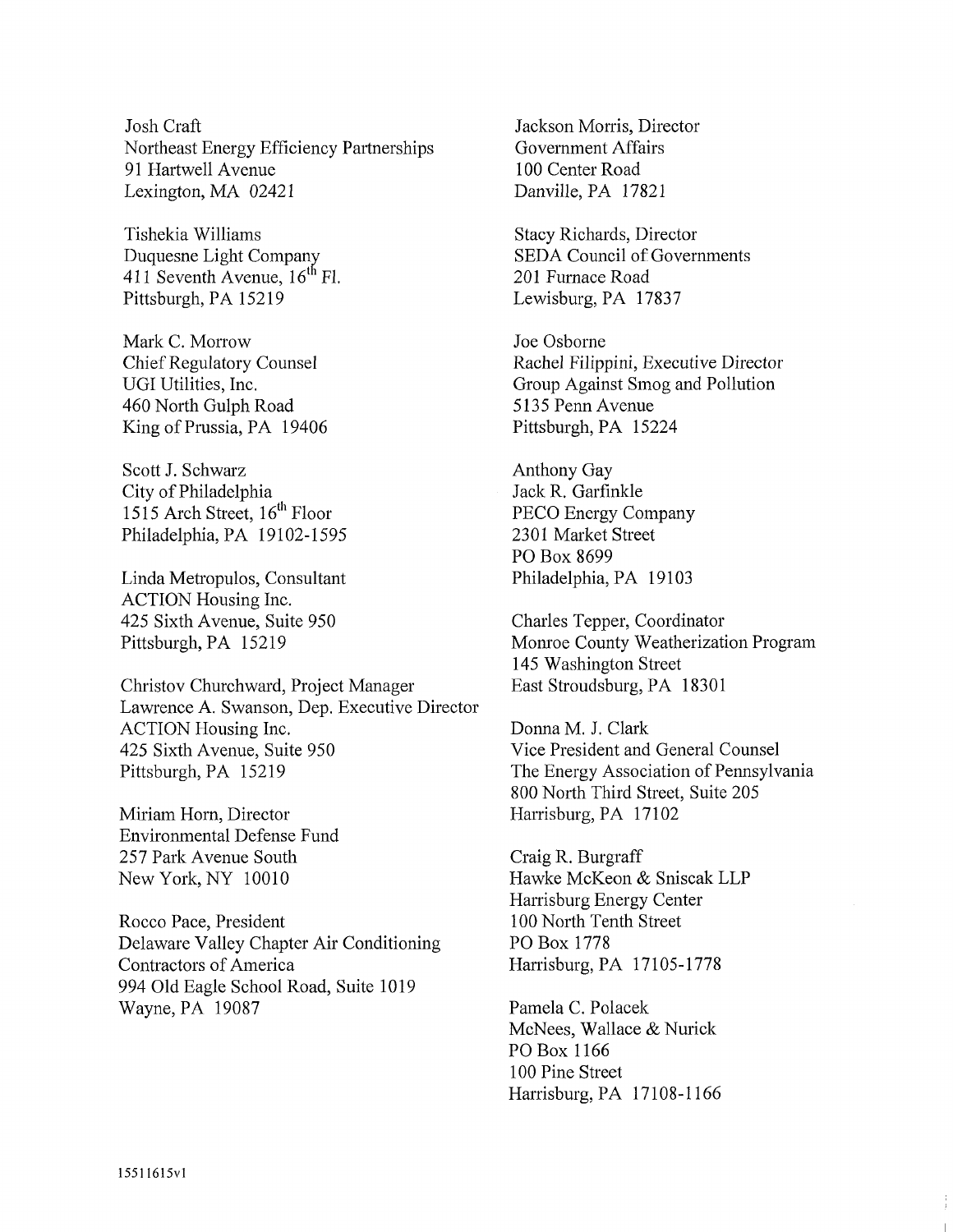Teresa K. Schmittberger McNees Wallace & Nurick LLC 100 Pine Street P.O.Box 1166 Harrisburg, PA 17108-1166

Lawrence W. Plitch, Vice President Veolia Energy 2600 Christian Street Philadelphia, PA 19146

Mark Schwartz Rachel Blake Regional Housing Legal Services 2 S. Easton Road Glenside, PA 19038

Luis G. Martinez Natural Resources Defense Council 40 West 20<sup>th</sup> Street New York, NY 10011

Alan Rhode Tri-State Light & Energy 2233 Manor Avenue Upper Darby, PA 19082

Theron Colbert, PE, MSEE KVAR Energy Savings, Inc. 741 Orange Avenue Dayton Beach, F1 32114

Derrick Price Williamson Spilman Thomas & Battle, PLLC 1100 Bent Creek Blvd, Suite 101 Mechanicsburg, PA 17050

Angus Steinson 304 Wendy Drive Fayetteville, PA 17222

Timothy J. Seelaus, President  $EMC<sup>2</sup>$  Development Company, Inc. 6011 University Blvd., Suite 400 Ellicott City, MD 21043

Jon Thomsen, Executive Vice President Ecova, Inc. 309 SW  $6^{\text{th}}$  Avenue, #1000 Portland, OR 97204

Josh McNeil, Executive Director PO Box 2125 Philadelphia, PA 19147 *Conservation Voters of PA* 

Robert Graff Delaware Valley Regional Planning Commission 190 N. Independence Mall West,  $8^{\text{th}}$  Fl. Philadelphia, PA 19106

Janet Milkman Delaware Valley Green Building Council One Penn Center 1671 JFK Blvd, Suite 999 Philadelphia, PA 19103

George Jugovic Citizens for Pennsylvania's Future 200 First Avenue, Suite 200 Pittsburgh, PA 15222

Courtney Lane Senior Energy Policy Analyst Citizens for Pennsylvania's Future 1500 Walnut Street, Suite 502 Philadelphia, PA 19102

David Masur, Director PennEnvironment 1420 Walnut Street, Suite 650 Philadelphia, PA 19102

Zachary M. Fabish Sierra Club 50 F. Street, NW,  $8<sup>th</sup>$  Floor Washington, DC 20001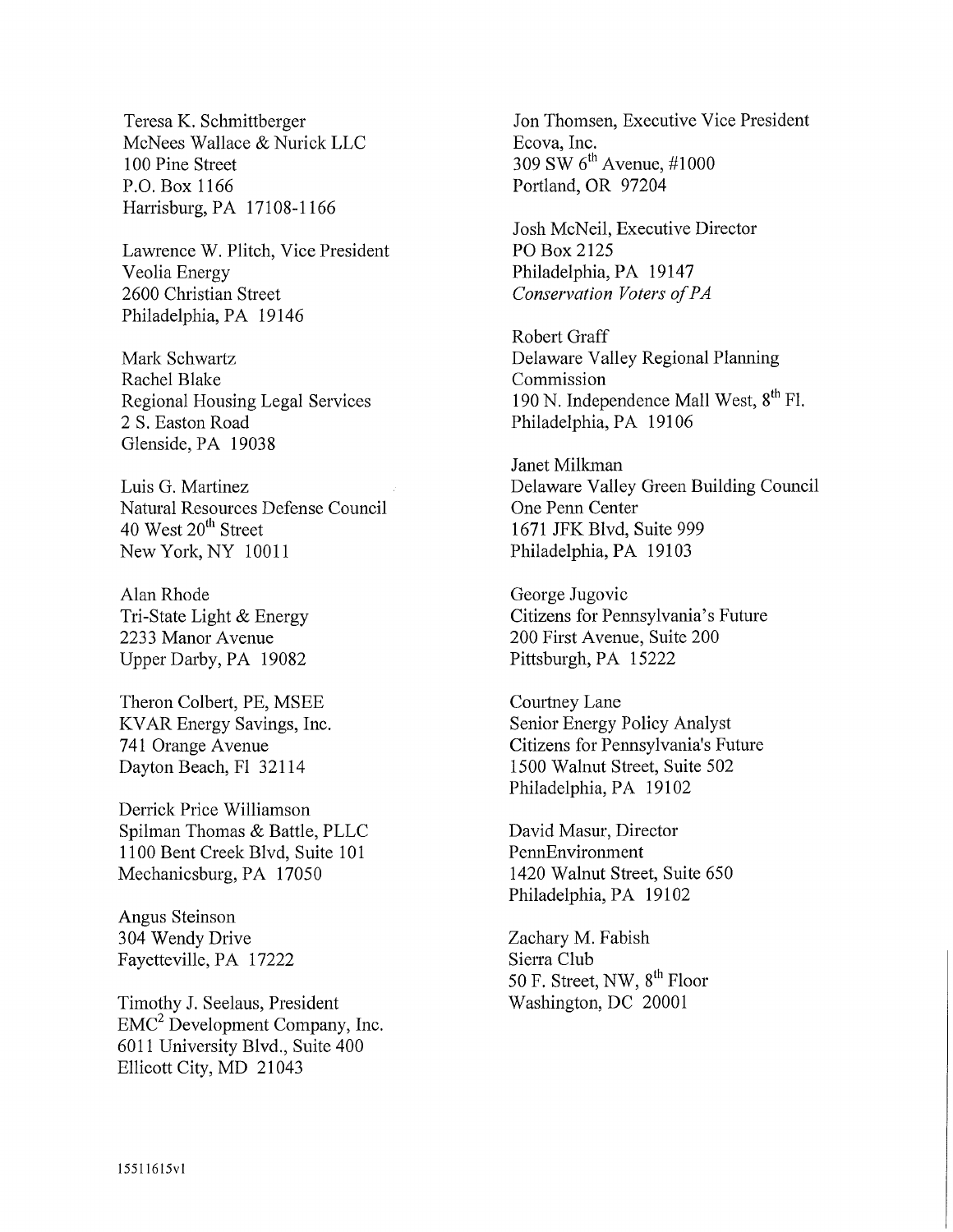William Kramer Tanya J. McCloskey Sierra Club David Evrard 425 M. Craig Street, Suite 202 Office of Consumer Advocate Pittsburgh, PA 15213 555 Walnut Street

Sierra Club

Roger E. Clark Buffalo, NY 14225 The Reinvestment Fund 1700 Market Street, 19<sup>th</sup> Floor Steve Etsler Philadelphia, PA 19103 AK Steel

Sam Wolfe Viridity Energy Inc. Sharon Webb

Joseph Otis Minott Jay Duffy<br>
Clean Air Council<br>
Shaun A. Sparks<br>
PA Public Utility Philadelphia, PA 19103

Mike Antonelli, President Harrisburg, PA 17105 National Energy Solutions, Inc. 245 Lower Morrisville Road Kriss E. Brown Fallsington, PA 19054 PA Public Utility Commission

38 B East Wing PO Box 3265 Harrisburg, PA 17120-2020 Harrisburg, PA 17105-3265

Thu B. Tran Richard A. Kanaskie Community Legal Services, Inc. Director & Chief Prosecutor

Donald Culbertson PO Box 3265 PO Box 2247 Harrisburg, PA 17105

Forum Place, 5th Floor Thomas Schuster Harrisburg, PA 17101-1923

PO Box 51 Marie Pieniazek, Chief Operating Officer Windber, PA 15963 Energy Curtailment Specialists Inc 4455 Genesee Street

9227 Center Pointe Drive Allen M. Freifeld West Chester, OH 45069

1801 Market Street **Conserversity** Office of Small Business Advocate Philadelphia, PA 19103 300 North Second Street, Suite 1102 Harrisburg, PA 17101

Clean Air Council PA Public Utility Commission<br>135 S. 19<sup>th</sup> Street, Suite 300 Lau Bureau Assistant Counsel Lau Bureau Assistant Counsel 400 North Street,  $3^{rd}$  Floor West PO Box 3265

Law Bureau Honorable Camille George Commonwealth Keystone Building PA House of Representatives 400 North Street, 3rd Floor West

1424 Chestnut Street Bureau of Investigation & Enforcement Philadelphia, PA 19102 Commonwealth Keystone Building 400 North Street, 2nd Floor West Edwine Heim Company Harrisburg, PA 17105-3265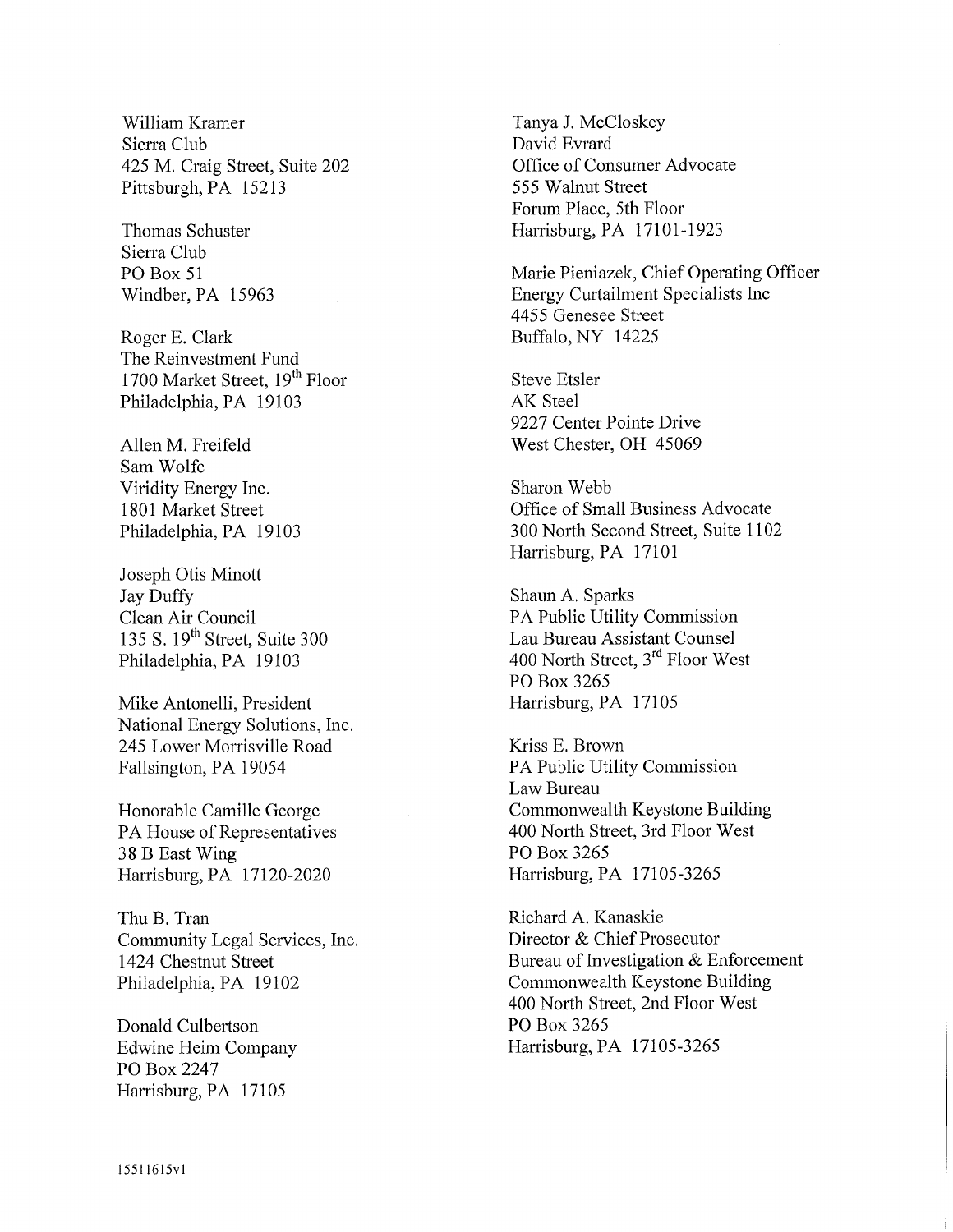Brian Kauffman Executive Director Keystone Energy Efficiency Alliance 1501 Cherry Street Philadelphia, PA 19102

Logan Welde Clean Air Council 135 S. 19<sup>th</sup> Street, Suite 300 Philadelphia, PA 19103

Daniel Clearfield Eckert Seamans Cherin & Mellott, LLC 213 Market Street, 8<sup>th</sup> Floor Harrisburg, PA 17101

Carl Shultz Eckert Seamans Cherin & Mellott, LLC 213 Market Street, 8<sup>th</sup> Floor Harrisburg, PA 17101

Jacob G. Smeltz Electric Power Generation Association 800 North Third Street, Suite 303 Harrisburg, PA 17102

Sarah Stoner Eckert Seamans Cherin & Mellott LLC 213 Market Street, 8<sup>th</sup> Floor Harrisburg, PA 17101

Thomas P. Gadsden Morgan Lewis & Bockius LLP 1701 Market Street Philadelphia, PA 19103

Jim Kapsis Director of Regulatory Affairs 1515 N. Courthouse Road 8 th Floor Arlington, VA 22209

Mark Fennell UGI Performance Solutions 2975 Advance Lane Colmar, PA 18515

Harry Geller PA Utility Law Project 118 Locust Street Harrisburg, PA 17101-1414

Frank Lacey 511 Schoolhouse Road, Suite 200 Kennett Square, PA 19348

Elizabeth P. Trinkle McNees Wallace & Nurick 100 Pine Street PO Box 1166 Harrisburg, PA 17108

Eugene M. Brady 165 Amber Lane PO Box 1127 Wilkes Barre, PA 18703

Bruce Campbell 901 Campisi Way Suite 260 Campbell, CA 95008

Rachel Blake 2 S. Easton Road Glenside, PA 18038

Devin T. Ryan

Date: April 21, 2017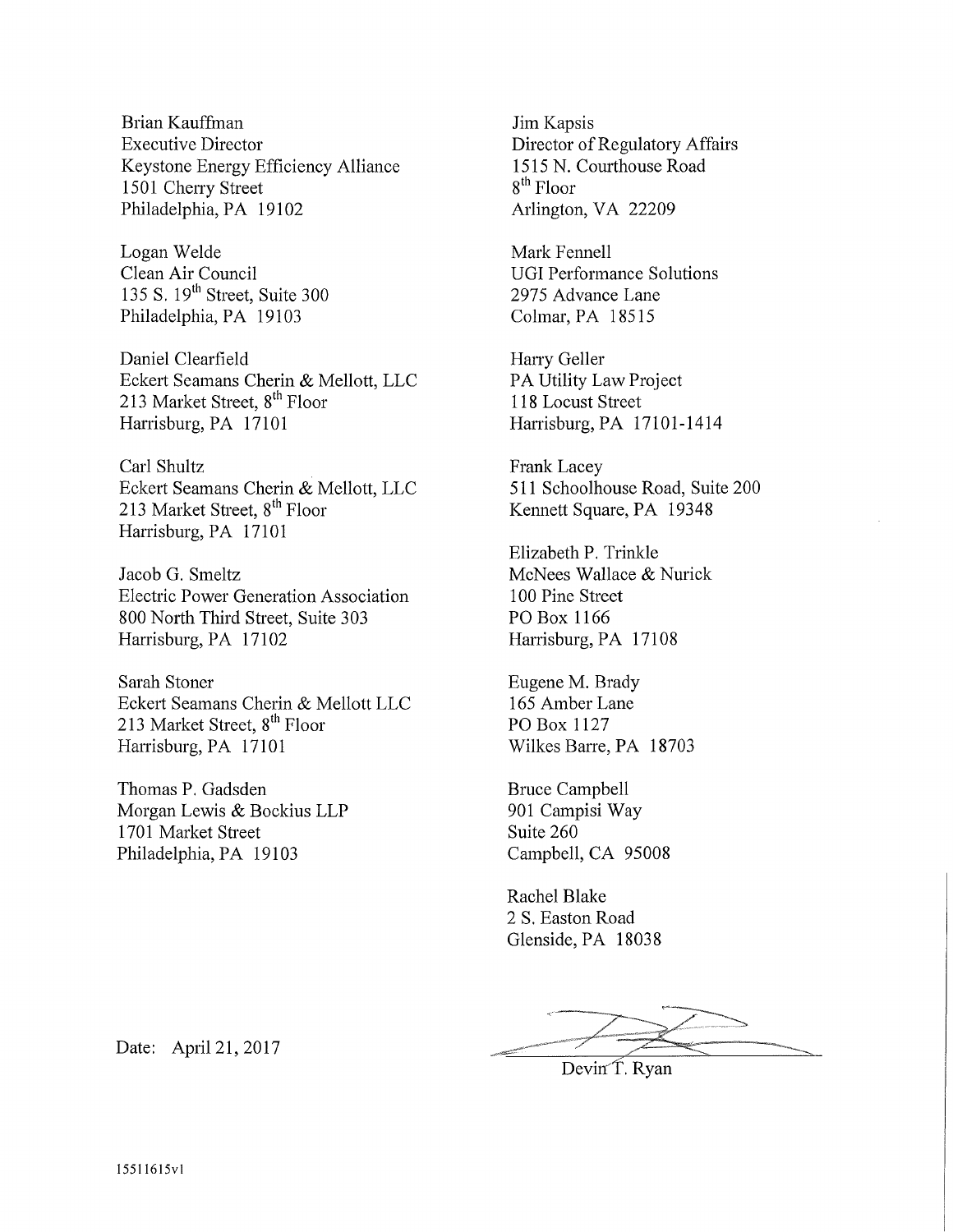### **BEFORE THE PENNSYLVANIA PUBLIC UTILITY COMMISSION**

Energy Efficiency and Conservation : Program : Docket No. M-2012-2289411

## **PETITION OF PPL ELECTRIC UTILITIES CORPORATION FOR RECONSIDERATION**

PPL Electric Utilities Corporation ("PPL Electric" or the "Company"), pursuant to Section 703 $(g)$  of the Public Utility Code, 66 Pa.C.S. § 703 $(g)$ , and the provisions of Section 5.572 of the Pennsylvania Public Utility Commission's ("Commission") regulations, 52 Pa. Code § 5.572, hereby files this Petition requesting reconsideration of a portion of the Commission's Compliance Order entered April 6, 2017, at Docket No. M-2012-2289411 *("Phase II Compliance Order").* 

In the *Phase II Compliance Order,* the Commission found that PPL Electric met all of its electric consumption reduction requirements for Phase II of Act 129 of 2008 ("Act 129"), including the requirement to obtain 10% of its required reductions from government, non-profit, and education ("GNE") entities ("GNE savings carve-out") and its requirement to obtain 4.5% of its required reductions from low-income customers ("low-income savings carve-out"). *See Phase II Compliance Order,* pp. 29-30; *see Energy Efficiency and Conservation Program,*  Docket Nos. M-2012-2289411, M-2008-2069887, at pp. 45, 54 (Order Entered Aug. 3, 2012) *("Phase II Implementation Order")* (setting forth the 10% GNE savings carve-out and the 4.5% low-income savings carve-out). Indeed, using only Phase II savings *(i.e.,* without carryover savings from Phase I), PPL Electric exceeded its GNE and low-income savings carve-outs by 11,141 MWh/yr and 10,520 MWh/yr, respectively. *See Phase II Compliance Order,* pp. 26-27.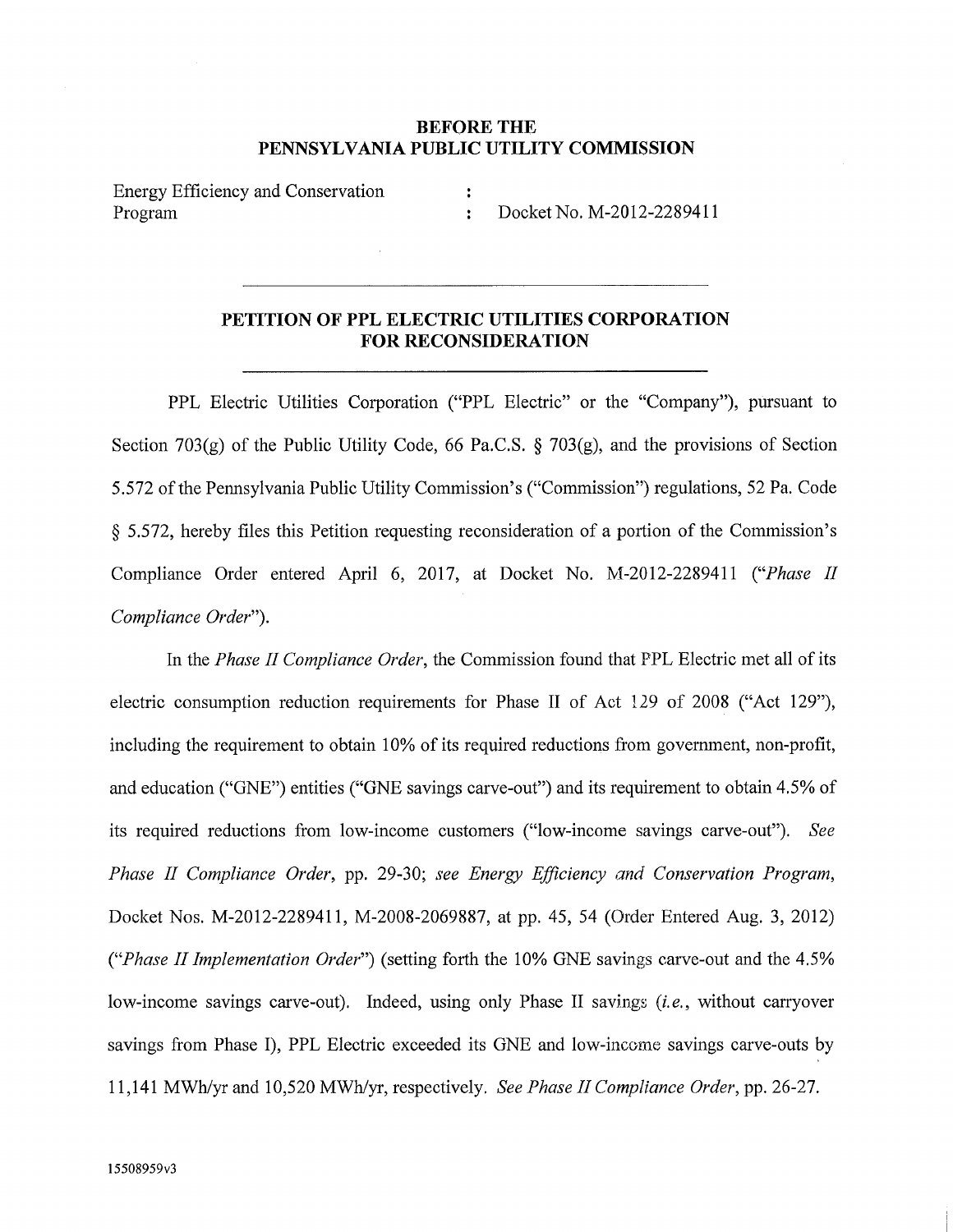However, the Commission prohibited PPL Electric from counting the Phase II savings in excess of the GNE and low-income carve-outs toward those carve-outs in Phase III. *Id.*  Although the Company exceeded those carve-outs using only Phase II savings, the Commission determined that PPL Electric should only he able to carry over GNE and low-income excess savings if the Company exceeded its overall savings target using only Phase II savings. *See id.*  The Commission reasoned that because PPL Electric used Phase I carryover savings to meet its overall Phase II savings requirement, the Company "is not entitled to any carryover savings into Phase III." *Id.* 

PPL Electric respectfully requests that the Commission reconsider this aspect of its decision. To be clear, PPL Electric is not arguing that the Phase II savings in excess of the GNE and low-income carve-outs should be counted toward the overall Phase III energy consumption reduction requirement. The Company only seeks to apply the Phase II GNE and low-income excess savings toward the Phase III GNE and low-income carve-outs. The Company submits that counting these Phase II excess savings toward the Phase III GNE and low-income carve-outs is consistent with the Commission's energy efficiency and conservation ("EE&C") orders and PPL Electric's Commission-approved Phase III EE&C Plan. Moreover, the Commission's decision is poor public policy and would lead to arbitrary outcomes. For these reasons, and as explained in more detail below, PPL Electric respectfully requests that the Commission reconsider its *Phase II Compliance Order* and permit the Company to carry over its Phase II GNE and low-income excess savings only for the purpose of meeting the Phase III GNE and low-income carve-outs.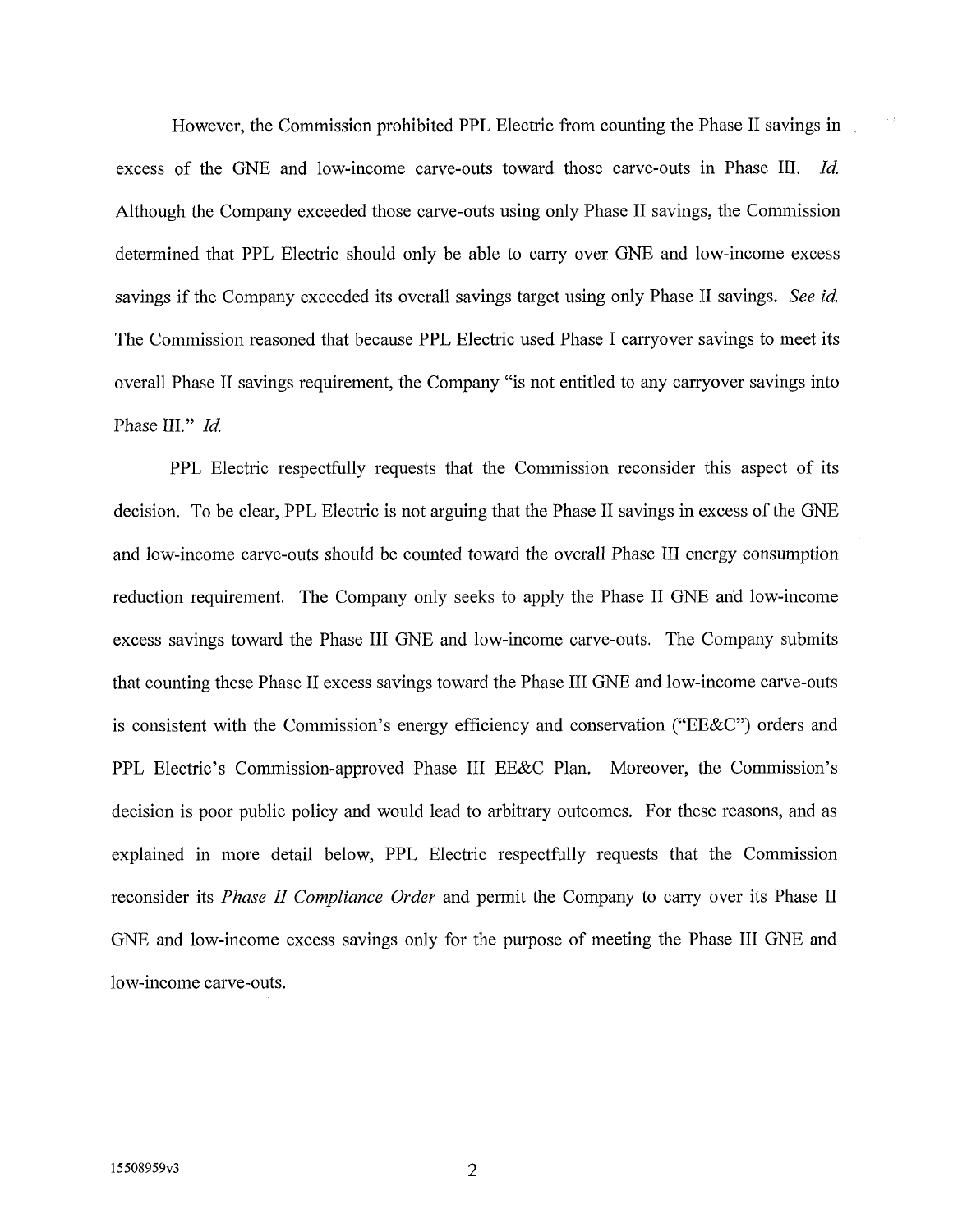### **I. INTRODUCTION**

1. PPL Electric is a "public utility" and an "electric distribution company" ("EDC") as defined in Sections 102 and 2803 of the Pennsylvania Public Utility Code, 66 Pa. C.S. §§ 102, 2803. PPL Electric furnishes electric service to approximately 1.4 million customers throughout its certificated service territory, which includes all or portions of 29 counties and encompasses approximately 10,000 square miles in eastern and central Pennsylvania.

2. Act 129, which became effective on October 15, 2008, created, *inter alia,* an EE&C program, codified in the Pennsylvania Public Utility Code, 66 Pa. C.S. §§ 2806.1, 2806.2. This program required each EDC with at least 100,000 customers to adopt and implement a Commission-approved EE&C Plan. *See* 66 Pa. C.S. § 2806.1(b), (1). EE&C Plans are designed to achieve the Act 129 energy conservation and peak load reduction requirements, by specified dates, within the specified cost cap.

3. On August 3, 2012, the Commission entered its Implementation Order for Phase II of Act 129. *See Phase II Implementation Order,* Docket Nos. M-2012-2289411, M-2008- 2069887 (Order Entered Aug. 3, 2012). The *Phase II Implementation Order* required EDCs to submit three-year EE&C Plans designed to achieve various energy savings targets. For PPL Electric, the Company had to achieve 821,072 MWh/yr in overall energy savings, 82,107 MWh/yr in savings from the GNE sector, and 36,948 MWh/yr of savings from the low-income sector. *See id,,* pp. 24, 45, 54.

4. On November 15, 2012, PPL Electric filed its Phase II EE&C Plan for the period of June 1, 2013, through May 31, 2016, at Docket No. M-2012-2334388. On March 14, 2013, the Commission entered an Order approving PPL Electric's Phase II EE&C Plan with certain modifications and directing the Company to file a revised Phase II EE&C Plan consistent with that Order. On July 11, 2013, the Commission entered an Order approving PPL Electric's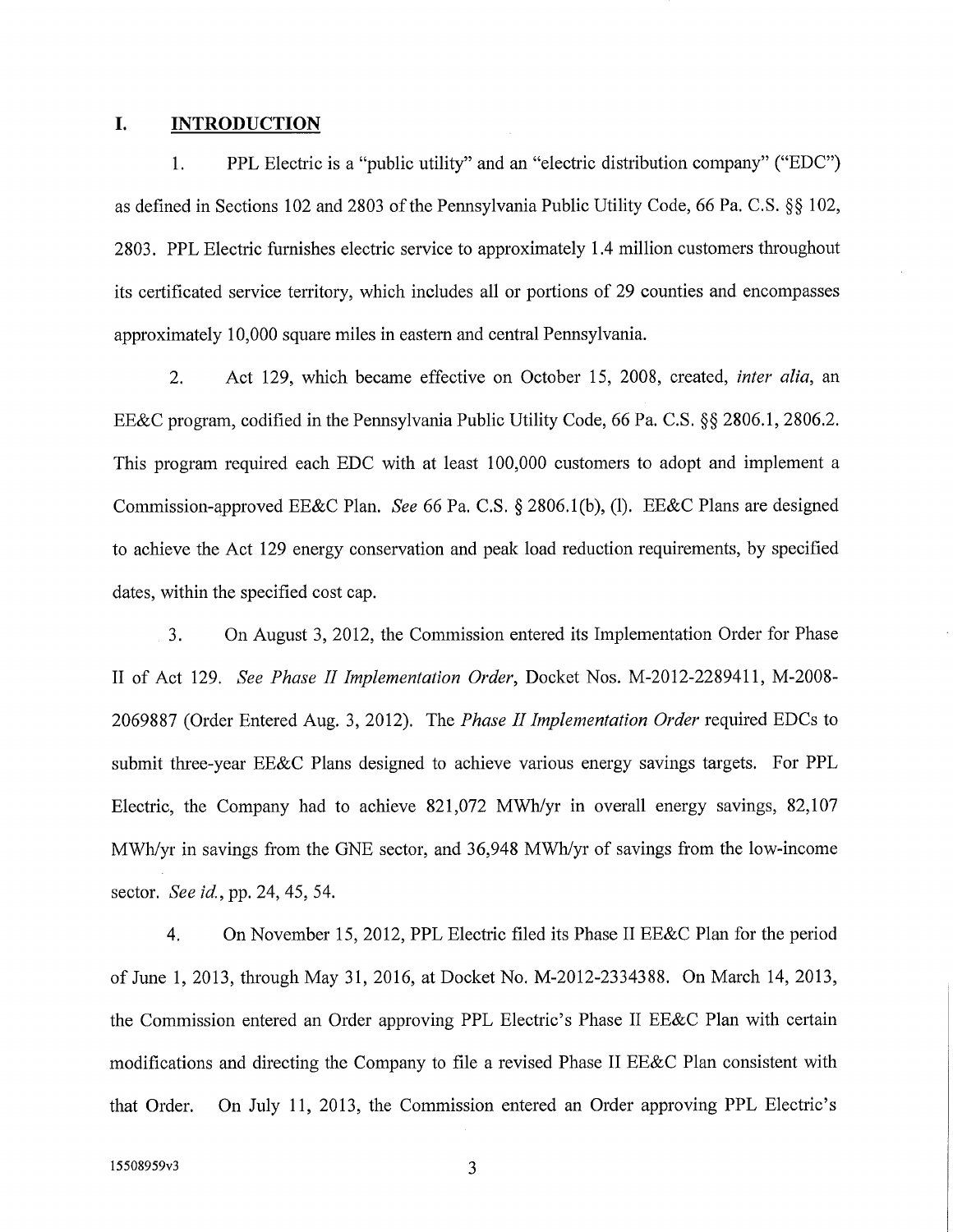revised Phase II EE&C Plan. Further modifications to the Phase II EE&C Plan were subsequently approved.

5. In accordance with Act 129 and the *Phase II Implementation Order,* PPL Electric submitted quarterly and annual reports throughout Phase II providing details and data concerning the progress and performance of its Phase II EE&C Plan.

6. On November 15, 2016, PPL Electric filed its final annual report for Plan Year 7 ("PY7 Annual Report") at Docket No. M-2012-2334388, which demonstrated that the Company achieved all of the reductions in energy consumption required by Act 129 and the *Phase II Implementation Order.* Subsequently, the Statewide Evaluator ("SWE") issued its "Phase II Final Report" to the Commission, which indicated whether the SWE agreed with PPL Electric's and other EDCs' reported energy consumption reductions.

7. Based on the SWE's Phase II Final Report, the Commission issued its *Phase II Compliance Order* on April 6, 2017, which determined whether the EDCs complied with their respective energy savings requirements under Act 129 and the *Phase II Implementation Order.* 

8. As further explained below, PPL Electric respectfully requests that the Commission reconsider the portion of its *Phase II Compliance Order* prohibiting the Company from applying Phase II savings in excess of the GNE and low-income carve-outs toward the GNE and low-income carve-outs in Phase III.

#### **II. STANDARD FOR GRANT OF RECONSIDERATION HAS BEEN MET**

9. The Commission's standards for granting reconsideration following final orders are set forth in *Duick* v. *Pennsylvania Gas and Water Co.,* 56 Pa. P.U.C. 553, 559 (1982):

> A petition for reconsideration, under the provisions of 66 Pa. C.S. § 703(g), may properly raise any matters designed to convince the Commission that it should exercise its discretion under this code section to rescind or amend a prior order in whole or in part. In this regard we agree with the Court in the Pennsylvania Railroad Company case, wherein it was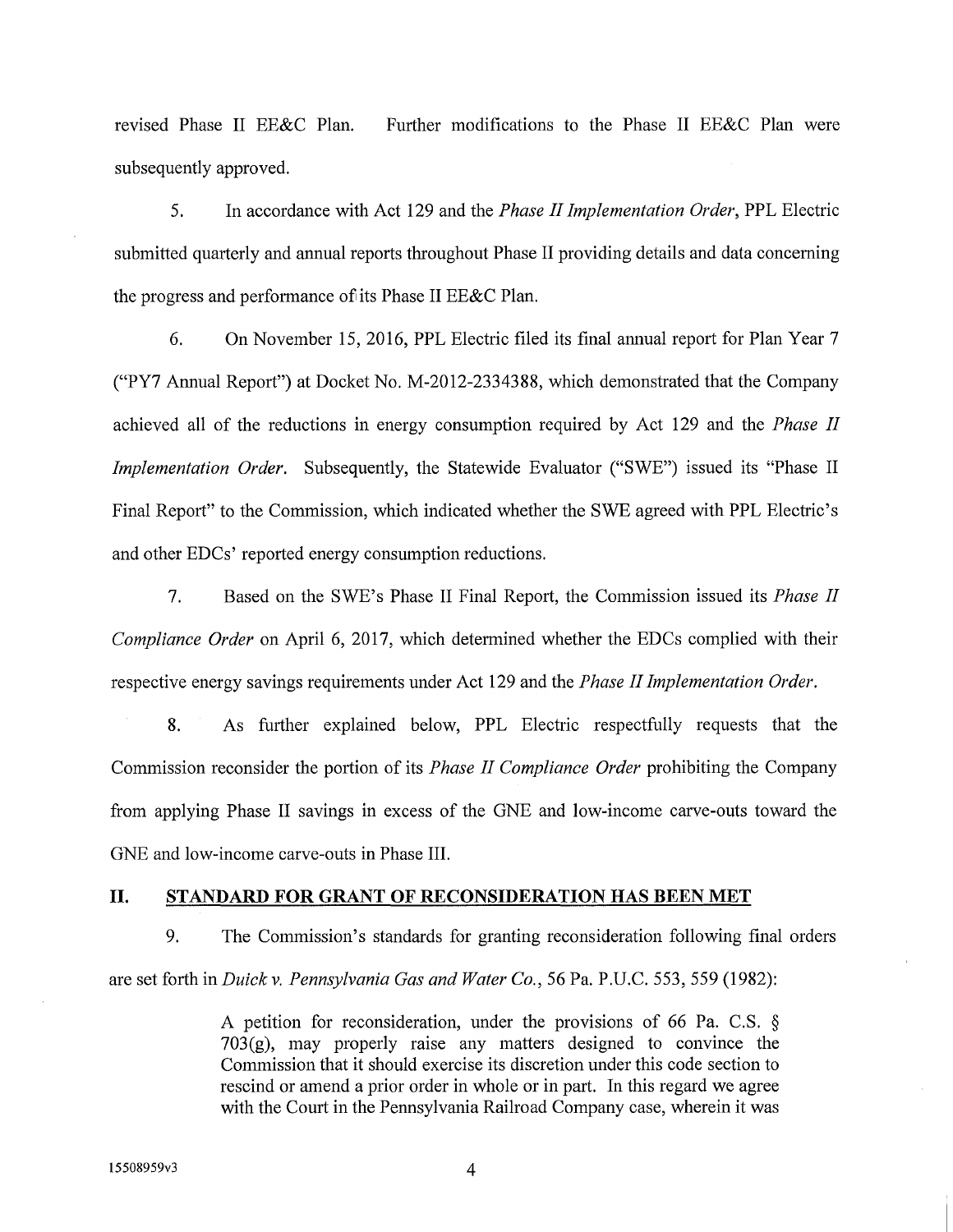said that "[p]arties ..., cannot be permitted by a second motion to review and reconsider, to raise the same questions which were specifically considered and decided against them...." What we expect to see raised in such petitions are new and novel arguments, not previously heard, or considerations which appear to have been overlooked or not addressed by the Commission.

10. As explained below, the *Phase II Compliance Order erred* in prohibiting PPL Electric from counting the Phase II savings in excess of the GNE and low-income carve-outs toward those carve-outs in Phase III.

11. The *Phase II Compliance Order* is the first time that the Commission has indicated that these excess carve-out savings cannot be carried forward into Phase III unless there is also carryover of the overall Phase II consumption reduction target. In making its decision, the Commission has overlooked or not addressed certain considerations, particularly its statements in the *Phase II Implementation Order* and *Phase III Implementation Order}* its approval of PPL Electric's Phase III EE&C Plan that detailed the use of Phase II GNE and lowincome carryover savings, the policy implications of the Commission's decision, and the arbitrary outcomes that can result from the decision. The new and novel arguments set forth herein have not been previously heard or addressed in this proceeding, as PPL Electric did not have an opportunity to present these arguments to the Commission before it issued the *Phase II Compliance Order.* 

12. For these reasons, the Company has satisfied the Commission's standards for reconsideration under *Duick, supra.* Thus, it is reasonable and appropriate for the Commission to exercise its discretion to grant this Petition and reconsider the portion of the *Phase II Compliance Order* as explained below.

<sup>&</sup>lt;sup>1</sup> Energy Efficiency and Conservation Program, Docket No. M-2014-2424864 (Order Entered June 19, 2015) *("Phase III Implementation Order").*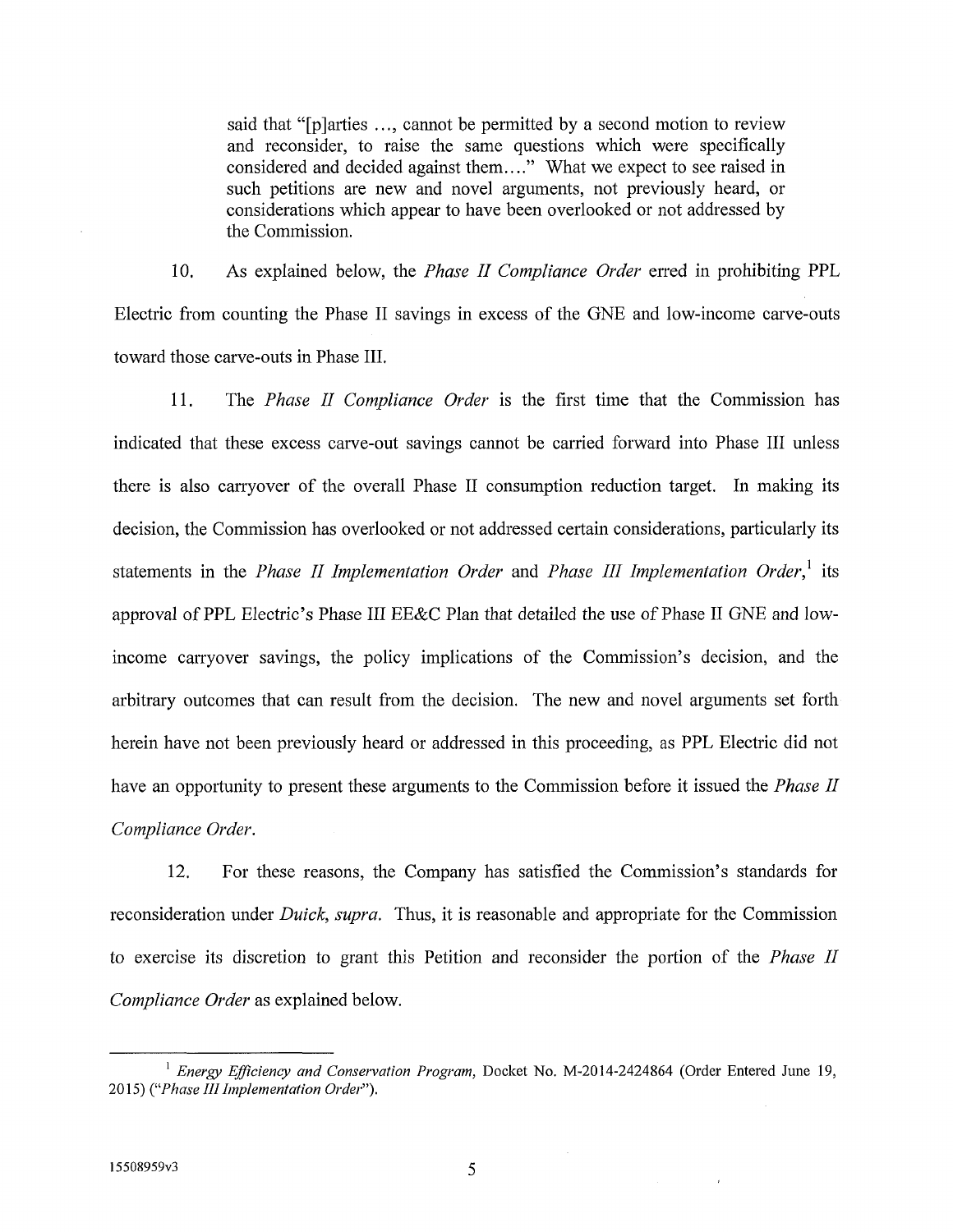### **III.** ARGUMENTS FOR RECONSIDERATION

## **A. CARRYING OVER GNE AND LOW-INCOME EXCESS SAVINGS IS CONSISTENT WITH THE COMMISSION'S EE&C ORDERS**

13. PPL Electric requests that the Commission reconsider its decision because carrying over the Company's Phase II GNE and low-income excess savings is consistent with the Commission's relevant EE&C Orders. First, nothing in the Commission's EE&C Orders states that an EDC is prohibited from carrying over GNE and low-income excess savings if the EDC fails to achieve its overall savings requirement without carryover savings. In fact, the only requirements set forth by the Commission in the *Phase III Implementation Order* were that "carryover savings may only be savings actually obtained in Phase II" and that low-income carryover savings would be "based on an allocation factor determined by the ratio of savings from low-income specific programs." *See Phase III Implementation Order*, pp. 84-85. Moreover, in the *Phase II Implementation Order*, the Commission explicitly stated that "the savings achieved in Phase I should be applied in Phase II at the particular customer sector level." *Phase II Implementation Order,* p. 59 (emphasis added). Here, all of the GNE and low-income excess savings that the Company is seeking to carry over were obtained in Phase II. In other words, none of these excess savings were obtained in Phase I. Moreover, the Phase II lowincome excess savings were calculated based on the Commission's allocation factor as required by the *Phase III Implementation Order. See* SWE Phase II Final Report, p. 14. Further, PPL Electric would only apply the Phase II GNE and low-income excess savings toward the Phase III GNE and low-income carve-outs, *i.e.,* at the particular customer sector level. Thus, the Company's carryover of the GNE and low-income savings is consistent with the Commission's *Phase II* and *Phase III Implementation Orders.*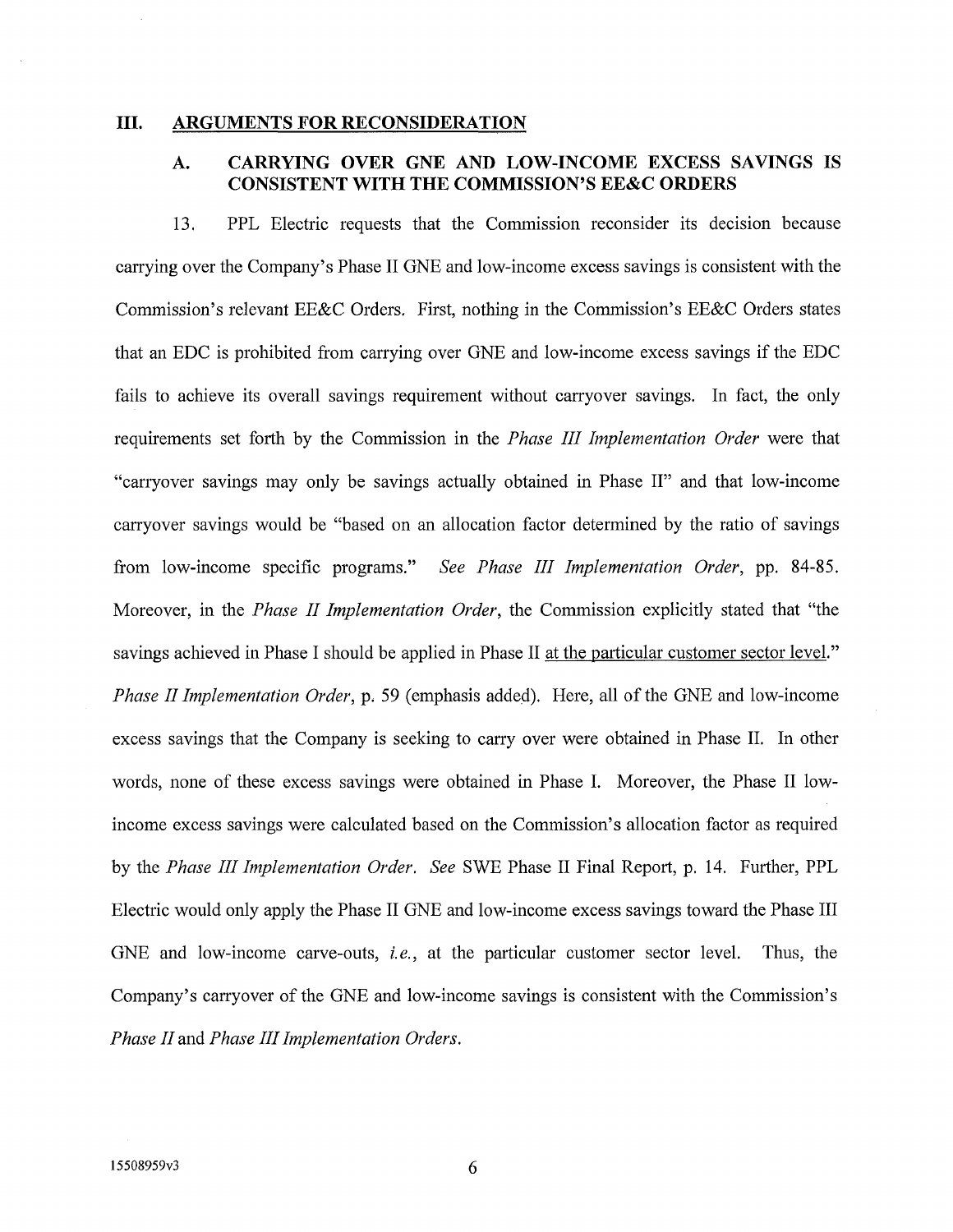14. Second, the Commission repeatedly has treated the overall savings requirement, the GNE savings carve-out, and the low-income savings carve-out as three separate compliance obligations. As the Commission explained in the *Phase II Implementation Order*, the GNE and low-income carve-outs are "prescribed under subsection (b)" of 66 Pa. C.S. §2806.1 and, therefore, are "separate and apart" from the overall energy savings and peak demand reduction requirements set forth in subsections (c) and (d). *See Phase IIImplementation* Order, pp. 45-46, 55. Moreover, an EDC would face a potential civil penalty under 66 Pa. C.S. § 3301(a) for failing to meet either the GNE or low-income carve-outs in contrast to a potential civil penalty under 66 Pa. C.S. § 2806.1(f)(2) for failing to meet its overall savings requirements. *See Phase II Implementation* Order, pp. 46, 54; *Phase III Implementation Order,* pp. 70, 72. Therefore, since these targets are treated as separate compliance obligations, it is logical to treat their carryover savings similarly and apply Phase II GNE and low-income excess savings to the Phase III GNE and low-income carve-outs.

15. Third, although PPL Electric asked for clarification of this issue in its Comments on the *Phase III Tentative Implementation Order,* the Commission's *Phase III Implementation Order* did not state anything contradicting the Company's position. Specifically, in its Comments, PPL Electric asked the Commission to clarify "whether EDCs are permitted to apply Phase II over-compliance savings to Phase III at the customer sector level for low-income and government/educational/nonprofit sector carve-outs, even if there is no over-compliance at the portfolio level." PPL Electric Comments, Docket No. M-2014-2424864, pp. 64-65 (Apr. 27, 2015). However, nothing in the *Phase III Implementation Order* explicitly addressed this issue. Accordingly, PPL Electric had no reason to believe that its planned carryover of the Phase II GNE and low-income excess savings would be rejected. Indeed, the Commission simply stated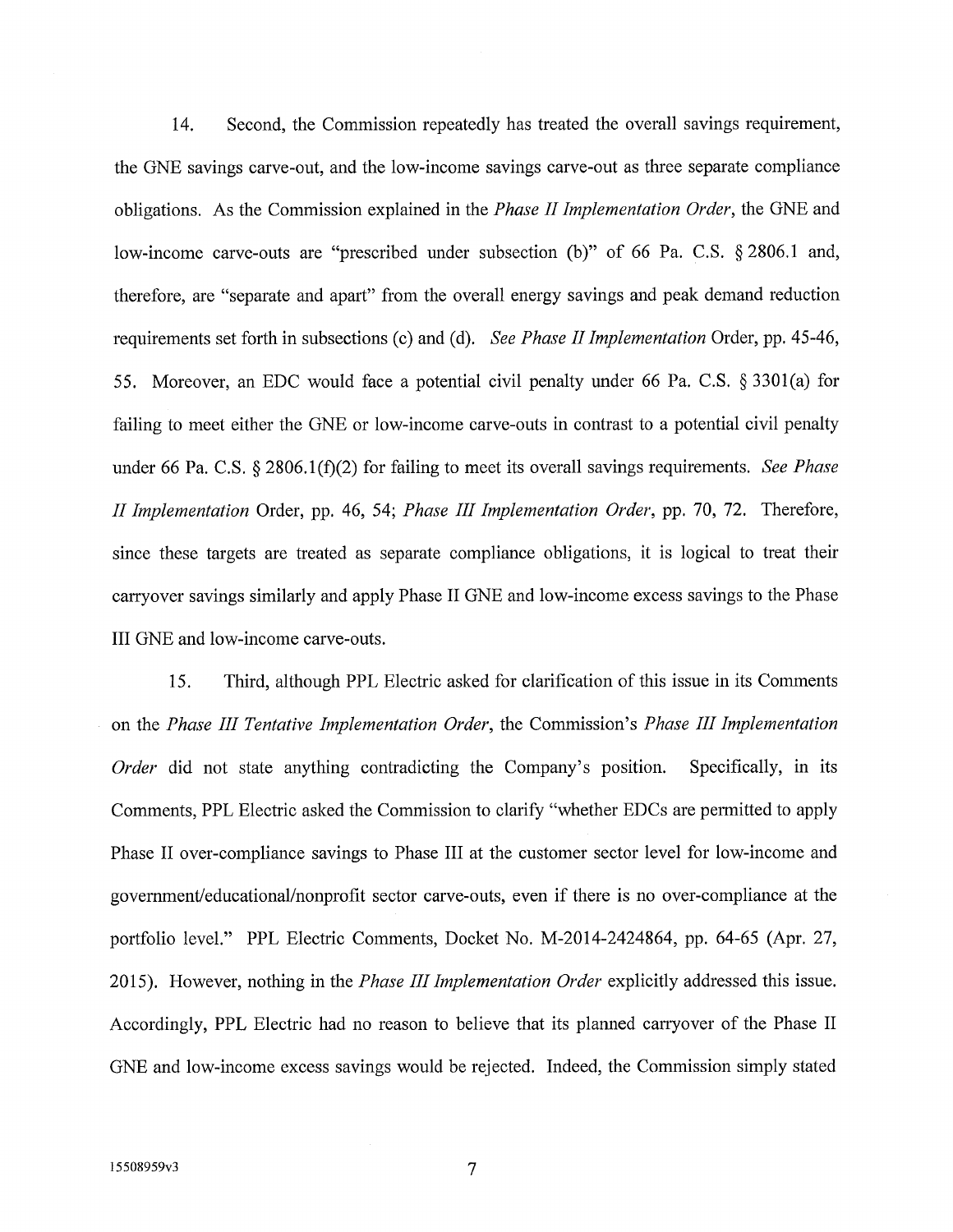that "EDCs are allowed to bank only those savings obtained in Phase II in excess of their targets for application towards Phase III targets" and that "[t]his directive applies to excess savings in the G/E/NP sector, as well." *Phase III Implementation Order,* p. 85. Further, concerning "lowincome carryover savings to be applied toward the low-income carve-out," the Commission found that "EDCs will only be allowed to cany over excess low-income savings into Phase III, based on an allocation factor determined by the ratio of savings from low-income specific programs." *Id.* As explained previously, PPL Electric's plan to carry over the Phase II GNE and low-income excess savings complies with these requirements. Thus, nothing in the *Phase III Implementation Order prohibits PPL Electric's carryover of these excess savings.* 

16. For these reasons, PPL Electric's plan to apply Phase II GNE and low-income excess savings to the Phase III GNE and low-income carve-outs, even though there is no Phase II carryover from the overall compliance target, is consistent with the Commission's EE&C Orders.

# **B. CARRYING OVER GNE AND LOW-INCOME EXCESS SAVINGS IS CONSISTENT WITH PPL ELECTRIC'S COMMISSION-APPROVED PHASE III EE&C PLAN**

17. PPL Electric also requests that the Commission reconsider its decision because carrying over the Phase II GNE and low-income excess savings is consistent with the Company's Commission-approved Phase III EE&C Plan. PPL Electric specifically detailed in its Phase III EE&C Plan that it was planning to count Phase II GNE and low-income excess savings toward the Phase III GNE and low-income carve-outs but not the overall energy savings requirement. *See, e.g.,* PPL Electric Phase III EE&C Plan, Tables 2 and 10. For example, in Table 10 on page 32 of the Plan, PPL Electric estimated that it would have 8,400 MWh/yr of low-income carryover savings, 13,500 MWh/yr of GNE carryover savings, and no carryover savings from the Phase II overall savings target; however, none of the GNE or low-income carryover savings were counted as applying to the Phase III overall savings target. Notably, neither any party in PPL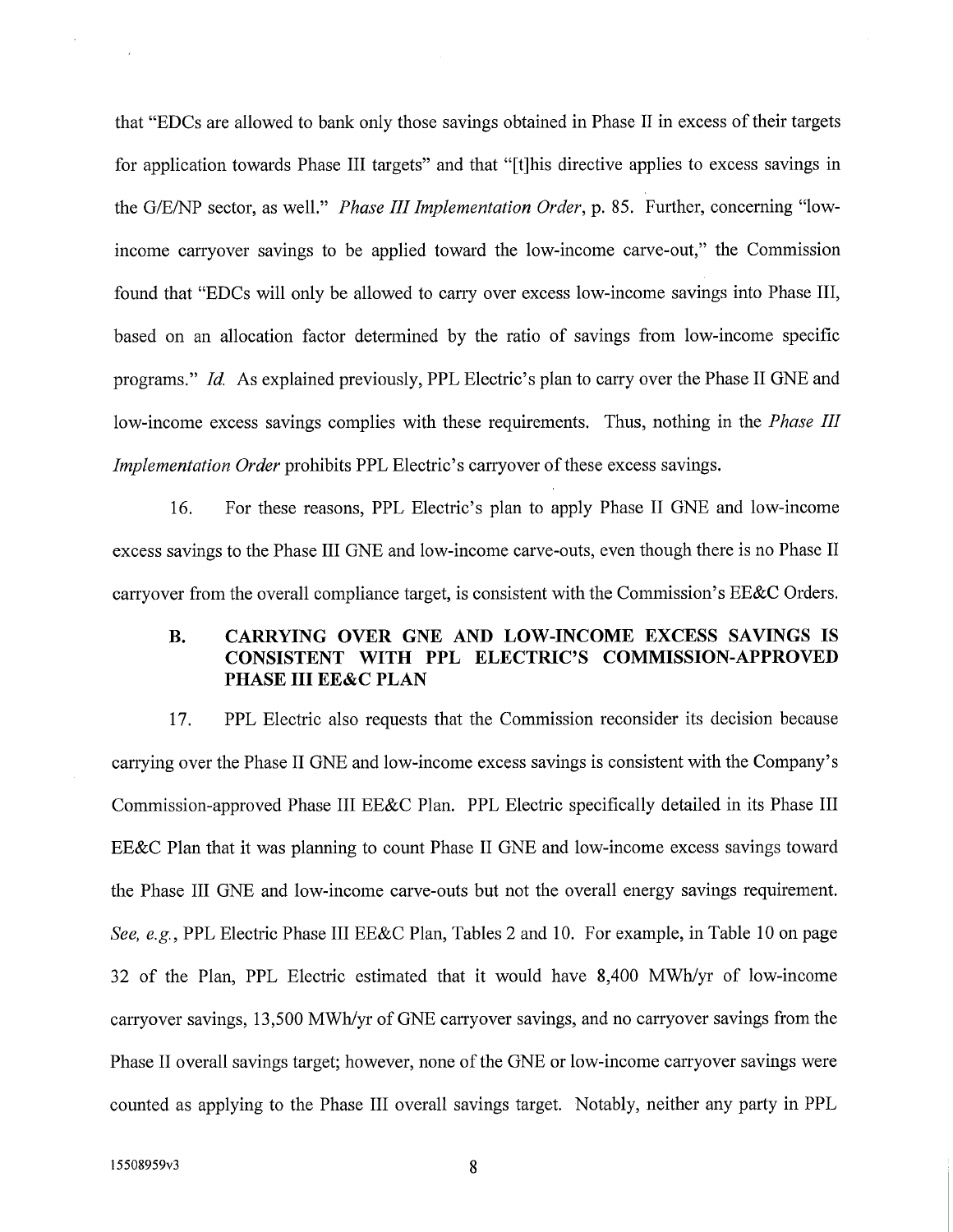Electric's Phase III EE&C Plan proceeding nor the Commission in its Order approving the Phase III EE&C Plan disputed this treatment of the GNE and low-income excess savings. *See Petition of PPL Electric Utilities Corp. for Approval of its Act 129 Phase III Energy Efficiency and Conservation Plan,* Docket No. M-2015-2515642 (Order Entered July 8, 2015).

18. Furthermore, since the Phase III EE&C Plan sets forth the Phase II GNE and lowincome excess savings, the Commission's decision will require the Company to file for approval of changes to its Phase III EE&C Plan. At the very least, the Company will need to amend its Commission-approved Phase III EE&C Plan to remove all references to the Phase II GNE and low-income carryover savings. Moreover, the Commission's decision could negatively affect PPL Electric's ability to meet its Phase III GNE and low-income savings targets. Although the Company designed its Phase III EE&C Plan to achieve the GNE and low-income carve-outs without any Phase II carryover, the Company will have to evaluate whether any changes to its EE&C programs and measures are necessary to ensure that PPL Electric meets all of its Phase III compliance obligations.

19. For these reasons, even in the absence of excess savings from the overall Phase II savings requirement, PPL Electric's plan to apply Phase II GNE and low-income excess savings to the Phase III GNE and low-income carve-outs is consistent with the Company's Commissionapproved EE&C Plan.

## **C. THE COMMISSION'S DECISION IS POOR PUBLIC POLICY AND WOULD LEAD TO ARBITRARY OUTCOMES**

20. PPL Electric avers that the Commission should reconsider its decision because it is poor public policy. First, the Commission's decision would encourage an EDC to slow down its GNE and low-income programs toward the end of an EE&C Phase to avoid excess GNE and low-income savings. Because those excess savings would not apply toward the next Phase's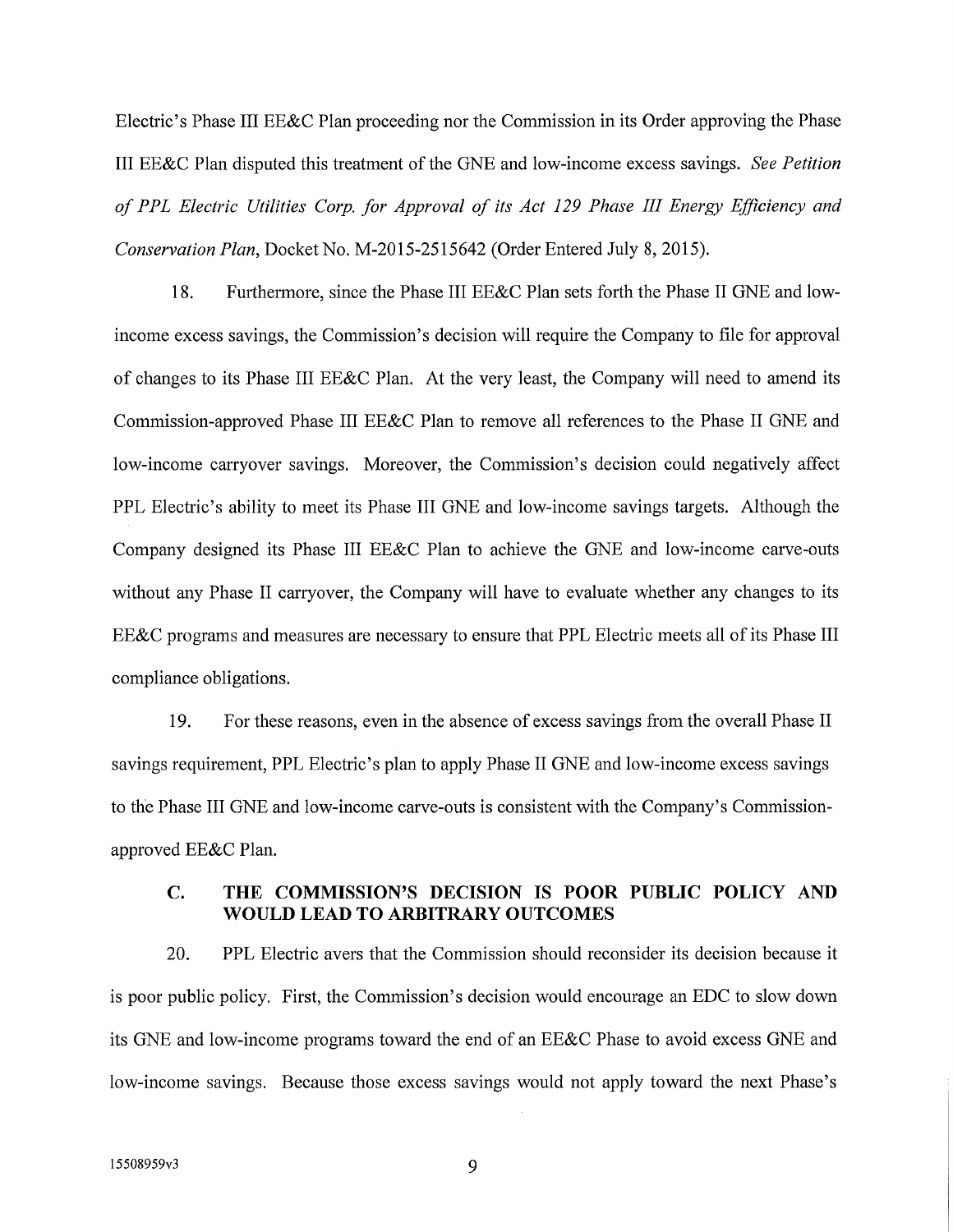carve-outs, the EDC would better position itself to meet the GNE and low-income carve-outs in the upcoming Phase by slowing down those programs. However, doing so would negatively affect the potential participants in those programs and would disrupt the transition between Phases. *See Phase II Implementation Order,* p. 60 (detailing the issues and harm caused by "disruptive gaps in programs" and "[a]ny lapse of continuity between Phase I and Phase II"). These issues are, in large part, the reason why the Commission enabled EDCs to cany oversavings from Phase I to Phase II. *See id.,* pp. 58-60. Moreover, letting programs "go dark" before the end of the Phase contravenes the Commission's policy. *See Phase III Implementation Order*, p. 83 ("P rograms should not be allowed to 'go dark' simply because targets have been achieved before the end of a phase.")

21. Second, the EDC would have an incentive to reallocate its focus and funding toward programs that would be the most effective in achieving the overall savings requirement, particularly after the EDC meets its GNE and low-income savings targets. In fact, it is more costly for PPL Electric to obtain savings from the GNE and low-income sectors. Under PPL Electric's Phase III EE&C Plan, the GNE and low-income sectors have higher acquisition costs than any other customer sector. *See* PPL Electric Phase III EE&C Plan, p. 32 (detailing acquisition costs of \$0.21/kWh for GNE and \$0.62/kWh for low-income compared to acquisition costs of \$0.17/kWh for residential, \$0.15/kWh for Small Commercial & Industrial ("Small C&I"), and \$0.14/kWh for Large Commercial & Industrial ("Large C&I")). Therefore, it likely would be easier for the Company to exceed its overall energy savings requirement without carryover savings by focusing on the sectors with lower acquisition costs. Considering the Commission's significant interest in helping customers in the GNE and low-income sectors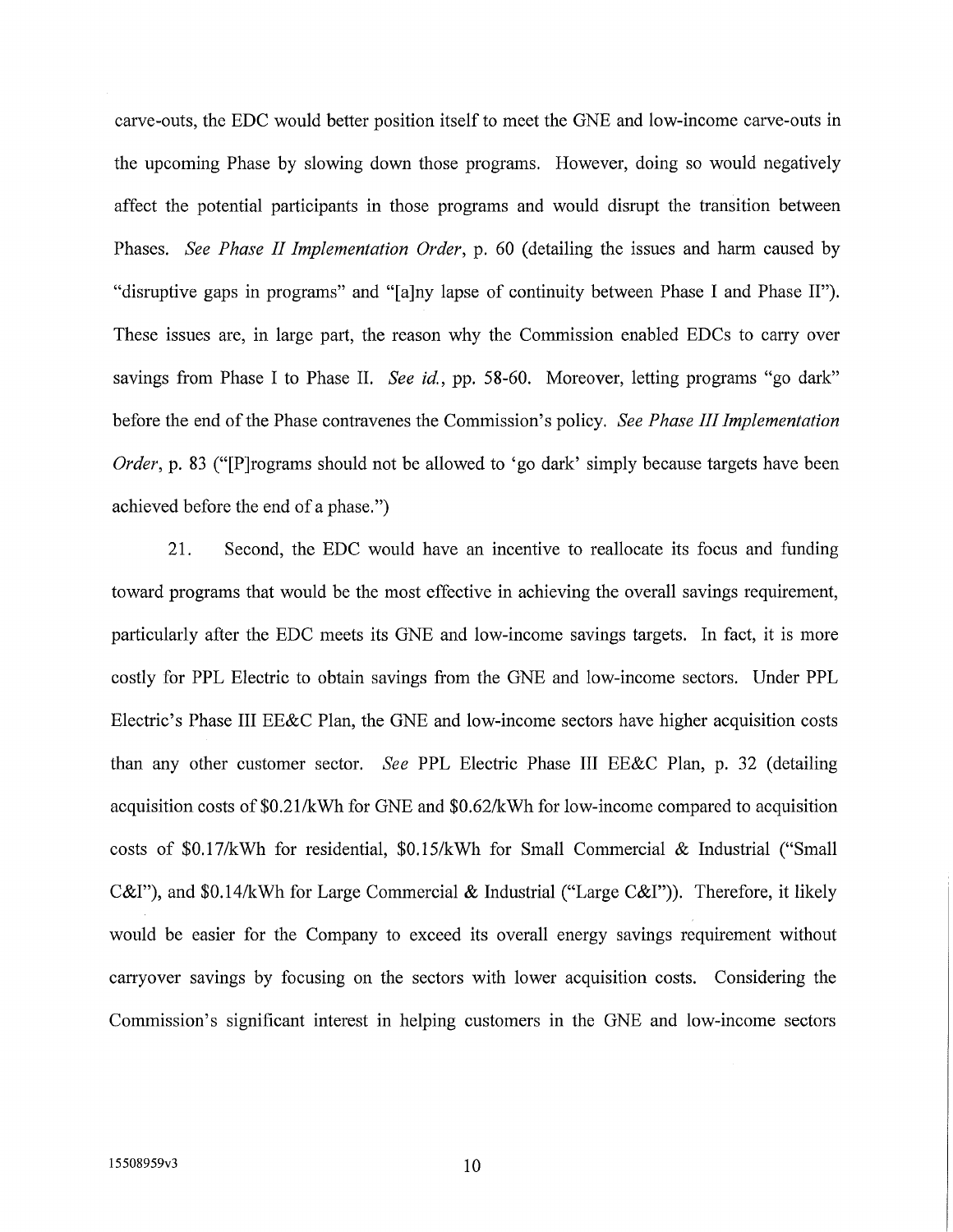reduce their energy consumption, PPL Electric maintains that the Commission's decision likely would negatively affect that goal.

22. In addition, the Commission's decision would lead to arbitrary outcomes. By the Commission's logic, if PPL Electric exceeded its overall Phase II savings requirement by 1 MWh/yr, the Company would be able to carry over 11,141 MWh/yr in GNE savings<sup>2</sup> and  $10,520$ MWh/yr in low-income savings<sup>3</sup>—total of 21,661 MWh/yr—and apply those savings to its Phase III carve-outs. Conversely, if the Company had to use 1 MWh/yr of Phase I carryover savings to meet its overall requirement, it would not be able to carry over any Phase II GNE or low-income excess savings into Phase III. These examples further reinforce that under the Commission's decision, EDCs will be encouraged: (1) to slow down their GNE and low-income programs if they are not going to achieve the overall savings target without carryover savings; and (2) to focus on obtaining savings from the residential, Small C&I, and Large C&I sectors after meeting their GNE and low-income savings targets.

23. For these reasons, the Commission's decision is poor public policy and would lead to arbitrary outcomes.

24. Based on the foregoing, PPL Electric submits that the *Phase II Compliance Order*  erred by prohibiting the Company from counting Phase II GNE and low-income excess savings toward the Phase III GNE and low-income carve-outs. Therefore, PPL Electric respectfully requests that the Commission reconsider that portion of the *Phase II Compliance Order* and allow the Company to cany over its Phase II GNE and low-income excess savings into Phase III only for the purpose of meeting the Phase III GNE and low-income carve-outs.

*<sup>2</sup>See Phase II Compliance Order*, p. 27; SWE Phase II Final Report, p. 15.

*<sup>3</sup>See Phase II Compliance Order,* p. 27; SWE Phase II Final Report, p. 14.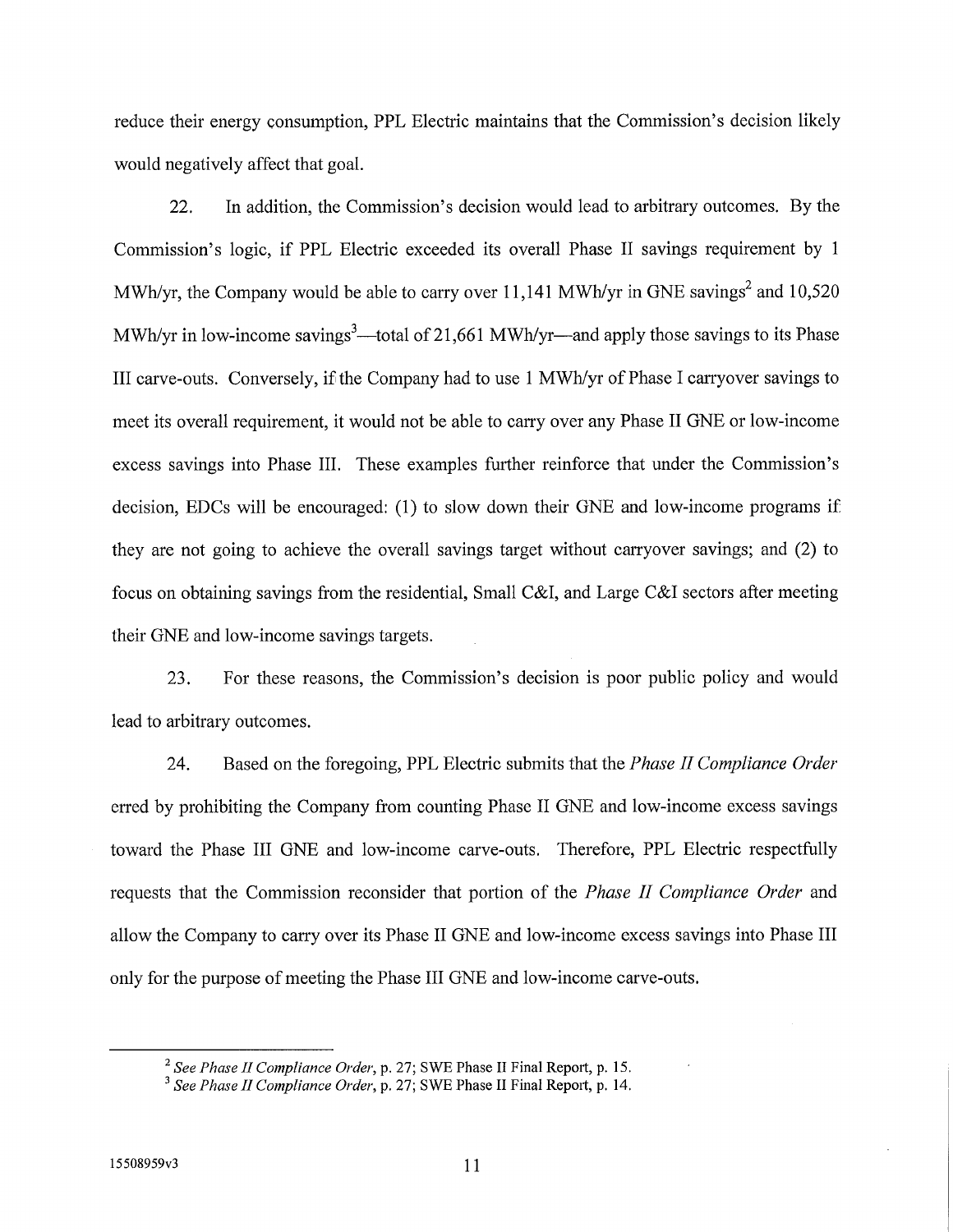### **IV. CONCLUSION**

WHEREFORE, PPL Electric Utilities Corporation respectfully requests that the Commission reconsider its decision in the *Phase II Compliance Order* to prohibit PPL Electric from counting Phase II GNE and low-income savings in excess of the Phase II GNE and lowincome carve-outs toward the Phase III GNE and low-income carve-outs as described above.

Respectfully submitted,

Kimberly A. Klock (ID # 89716) PPL Services Corporation Two North Ninth Street Allentown, PA 18101 Phone: 610-774-5696 Fax: 610-774-6726 E-mail: kklock@pplweb.com

Of Counsel:

Post & Schell, P.C.

David B. MacGregor (ID #28804) Post & Schell, P.C. Four Penn Center 1600 John F. Kennedy Boulevard Philadelphia, PA 19103-2808 Phone:215-587-1197 Fax: 215-320-4879 E-mail: dmacgregor@postschell.com

Devin Ryan (ID #316602) Post & Schell, P.C. 17 North Second Street, 12th Floor Harrisburg, PA 17101-1601 Phone: 717-731-1970 Fax: 717-731-1985 E-mail: dryan@postschell.com

Date: April 21, 2017 Attorneys for PPL Electric Utilities Corporation